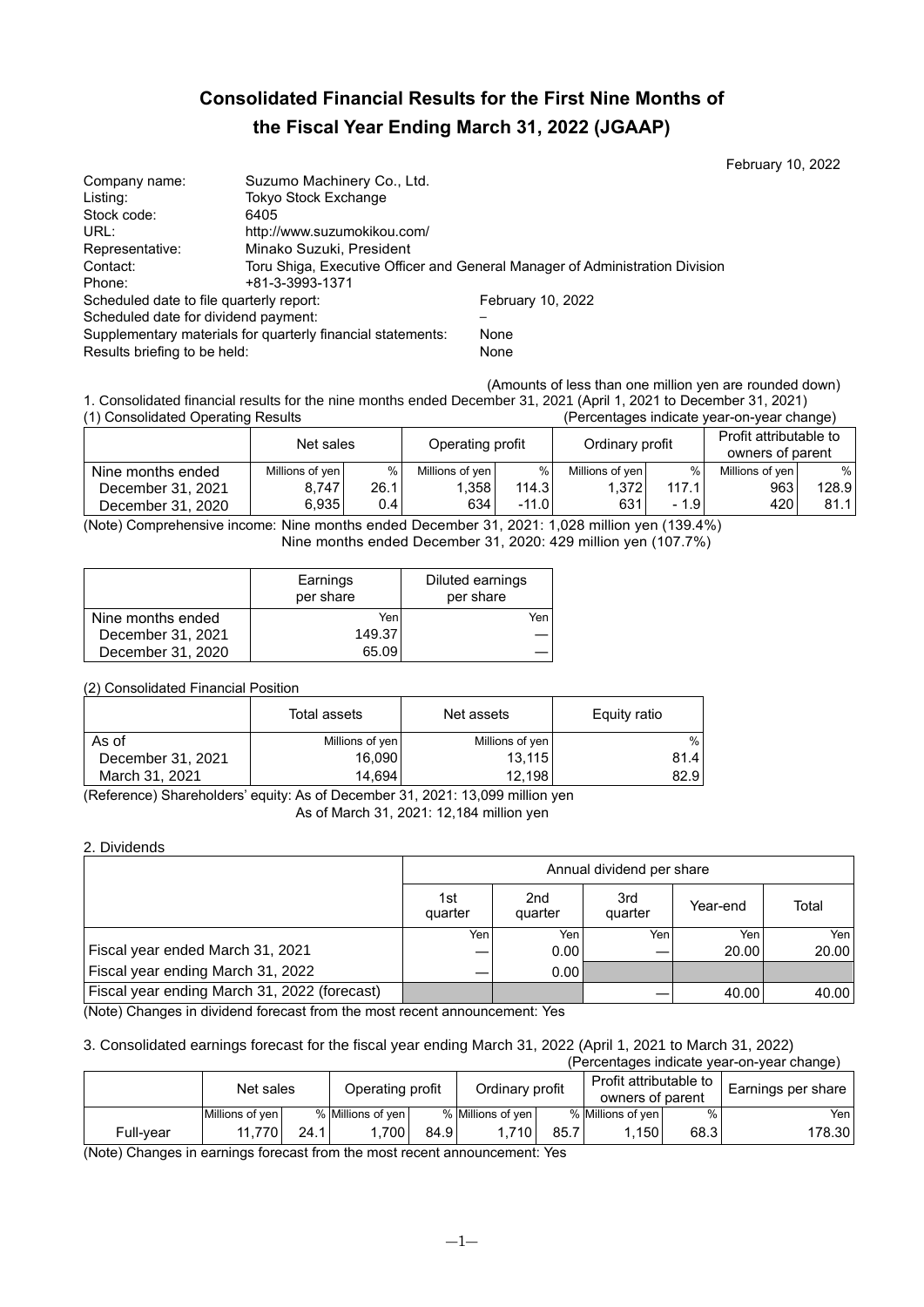Notes:

- (1) Changes in significant subsidiaries during the period under review (changes in specified subsidiaries resulting in a change in the scope of consolidation): None
	- Newly included: -<br>Excluded: -Excluded:
- (2) Application of special accounting treatment in preparing the quarterly financial statements: Yes
	- (Note) For details, please see the attached materials on page 8, "2. Quarterly Consolidated Financial Statements and Primary Notes; (3) Notes to the Financial Statements (Application of special accounting treatment in preparing the quarterly financial statements)."

| (3) | Changes in accounting policies, changes in accounting estimates, and retrospective restatement |                  |
|-----|------------------------------------------------------------------------------------------------|------------------|
|     | 1) Changes in accounting policies due to revision of accounting standards:                     | Yes              |
|     | 2) Changes in accounting policies due to other reasons:                                        | None             |
|     | 3) Changes in accounting estimates:                                                            | None             |
|     | 4) Retrospective restatement:                                                                  | None             |
| (4) | Total number of issued shares (common stock)                                                   |                  |
|     | 1) Total number of issued shares at the end of the period (including treasury shares):         |                  |
|     | December 31, 2021:                                                                             | 6.480.000 shares |
|     | March 31, 2021:                                                                                | 6,480,000 shares |
|     | 2) Total number of treasury shares at the end of the period:                                   |                  |
|     | December 31, 2021:                                                                             | 27,767 shares    |
|     | March 31, 2021:                                                                                | 35,598 shares    |
|     | 3) Average number of shares outstanding during the period:                                     |                  |
|     | Nine months ended December 31, 2021:                                                           | 6,449,245 shares |
|     | Nine months ended December 31, 2020:                                                           | 6,465,222 shares |

\* The quarterly financial statements are outside the scope of quarterly reviews by certified public accountants and auditing firms.

\* Explanation of the proper use of financial results forecast and other notes

Forward-looking statements in this document, including outlook on future performance, are based on currently available information and certain assumptions that the Company regards as reasonable, and the Company does not in any way guarantee their achievement. Actual results may differ substantially from the projections herein depending on various factors. For the preconditions of and precautions in using the financial results forecast, please refer to "1. Qualitative Information on Quarterly Financial Results, (3) Explanation of Consolidated Financial Earnings Forecast and Other Forward-Looking Information" on page 3 of the Attachment.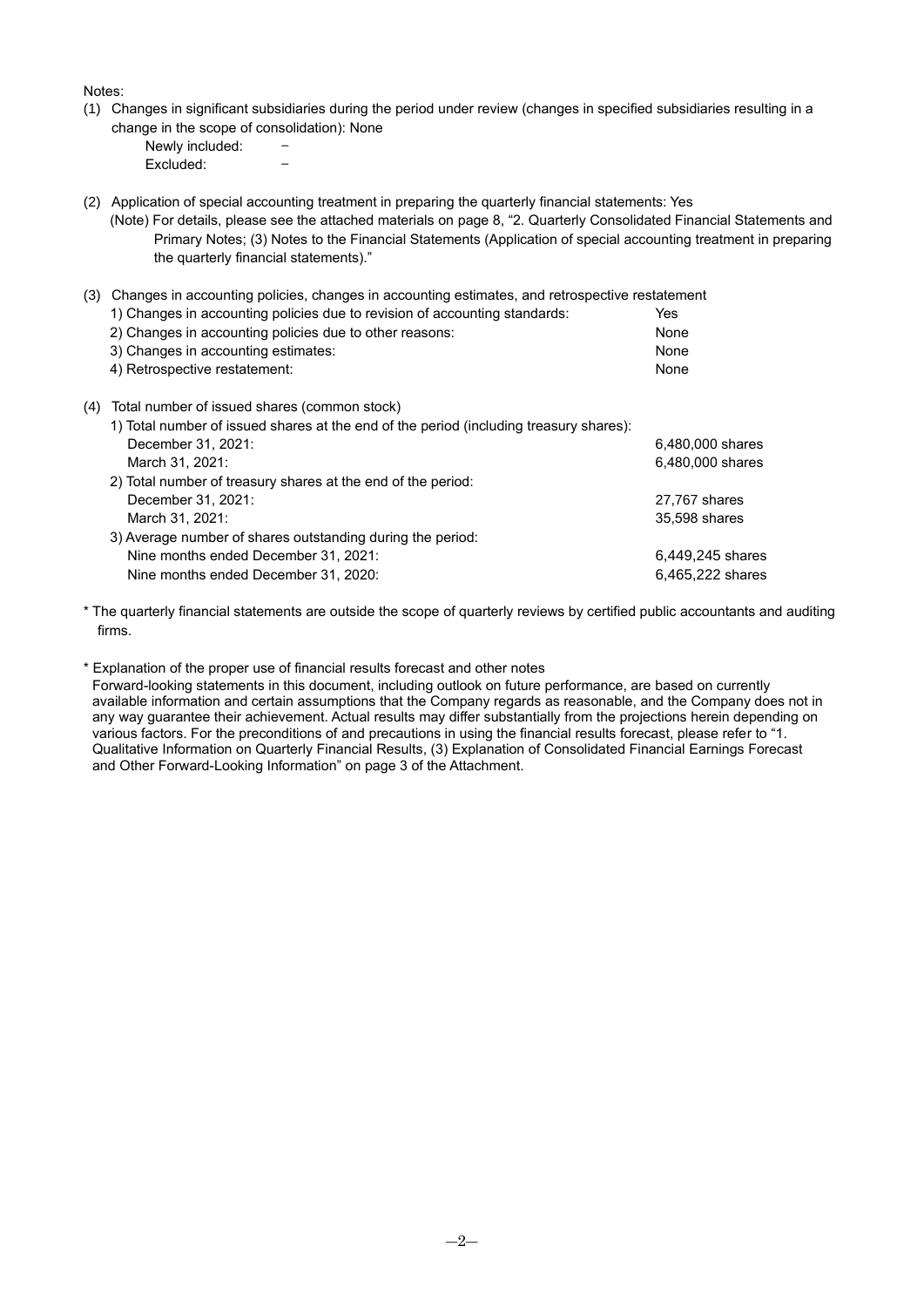# Contents of Attached Materials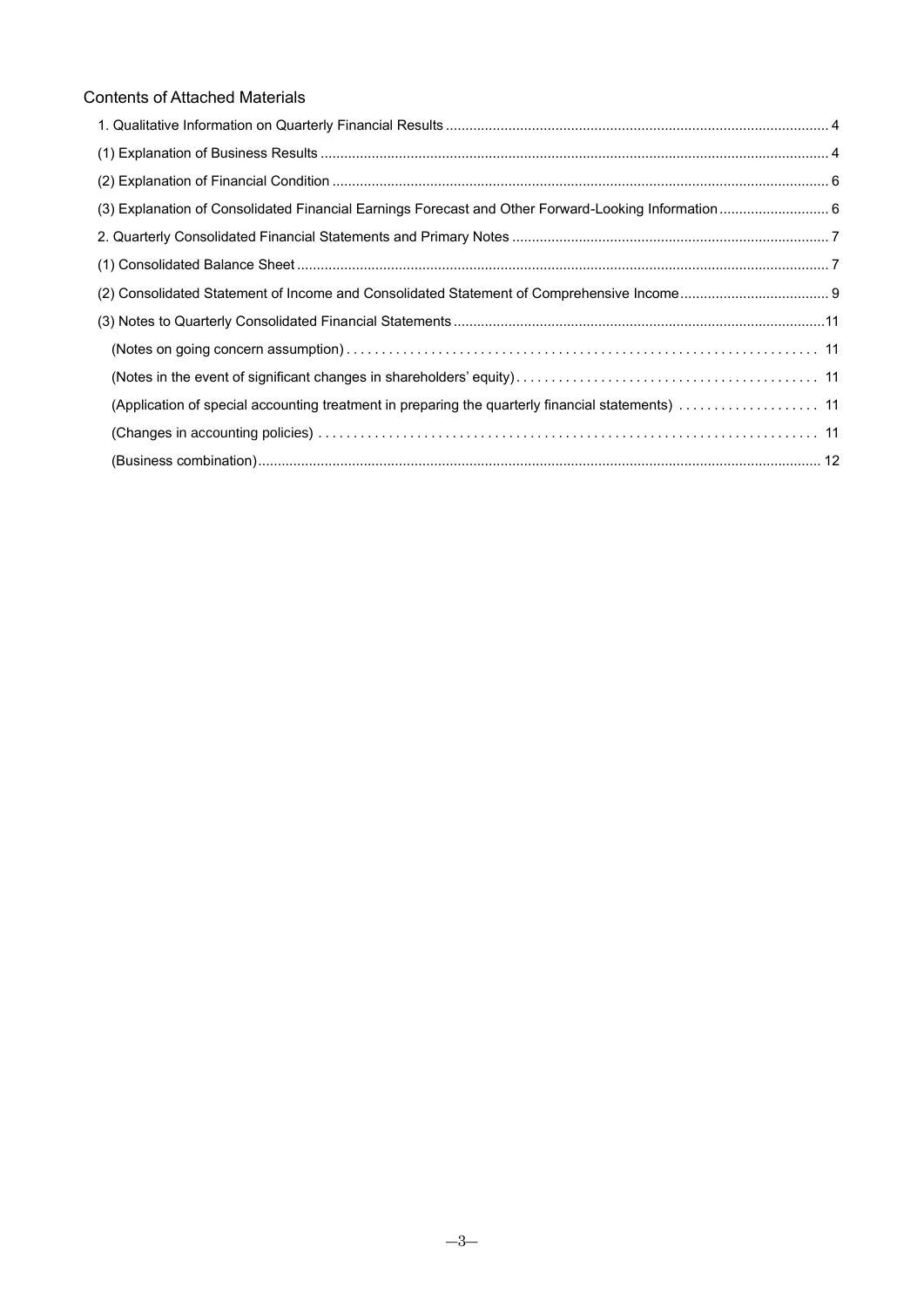### <span id="page-3-0"></span>1. Qualitative Information on Quarterly Financial Results

### <span id="page-3-1"></span>(1) Explanation of Business Results

In the first nine months of the fiscal year ending March 31, 2022 (April 1, 2021–December 31, 2021), the Japanese economy showed an improvement in corporate business sentiment, due to strong overseas demand and easing of supply constraints in the manufacturing industry and a pickup in service consumption because of easing of activity restrictions in the non-manufacturing industries. However, a full-fledge recovery in corporate capital investment and consumption still hinges on the status of the spread of COVID-19. As such, the risk of an economic downturn due to the spread of new variant strains of the virus and shortages in the supply of semiconductors and components is currently a source of concern.

Under such circumstances, during the nine months ended December 31, 2021, demand for our products remained at robust levels as the trend towards automation and laborsaving in the food service and retail industries accelerated. On the other hand, shortages in the supply of semiconductors and components continued to affect production activities, and we responded to growing demand by cultivating new suppliers of components.

In the domestic market, the restaurant industry experienced a moderate recovery as a result of the lifting of the stateof-emergency declaration and quasi-emergency measures. Take-out and delivery services continued to expand, while the trend toward laborsaving advanced. By customer category, major conveyor belt sushi chains introduced sushi machines in conjunction with the opening of new restaurants, and demand for sushi machines suited for preparing take-out sushi increased. In addition, demand for the Fuwarica rice-serving machine expanded from new customer segments, such as hotels, inns, and company cafeterias, against a backdrop of growing hygiene awareness and concern about food loss among businesses and end consumers. As a result, domestic sales increased year on year.

In the overseas market, the trend towards automation (replacement of manpower with machines) further accelerated as the shortage of labor in the food service and retail industries became more severe, despite concerns about the impact of the spread of new variant strains of COVID-19 on economic activities. By region, demand for sushi machines continued to grow substantially among food service operators and supermarkets in North America and Europe, driving a significant increase in overseas sales year on year.

As a result, net sales in the nine months ended December 31, 2021 stood at 8,747 million yen (+26.1% YoY), marking considerable growth from a year ago. Of the total, domestic sales were 5,685 million yen (+5.3% YoY) and overseas sales were 3,062 million yen (+99.6% YoY).

|                                            |                  | Nine months ended<br>December 31, 2020 |                | Nine months ended<br>December 31, 2021 |                | Amount of<br>change | Percentage<br>change |
|--------------------------------------------|------------------|----------------------------------------|----------------|----------------------------------------|----------------|---------------------|----------------------|
|                                            |                  | Millions of yen                        | % of net sales | Millions of yen                        | % of net sales | Millions of yen     | $\frac{0}{0}$        |
| Net sales                                  |                  | 6,935                                  | 100.0          | 8,747                                  | 100.0          | 1,812               | 26.1                 |
|                                            | Domestic         | 5,401                                  | 77.9           | 5,685                                  | 65.0           | 284                 | 5.3                  |
|                                            | Overseas         | 1,534                                  | 22.1           | 3,062                                  | 35.0           | 1,528               | 99.6                 |
| Gross profit                               |                  | 3,184                                  | 45.9           | 4,294                                  | 49.1           | 1,110               | 34.9                 |
|                                            | Operating profit | 634                                    | 9.1            | 1,358                                  | 15.5           | 724                 | 114.3                |
| Ordinary profit                            |                  | 631                                    | 9.1            | 1,372                                  | 15.7           | 740                 | 117.1                |
| Profit attributable to<br>owners of parent |                  | 420                                    | 6.1            | 963                                    | 11.0           | 542                 | 128.9                |

Summary of results in the first nine months of the fiscal year ending March 31, 2022

On the profit front, all profit lines rose sharply year on year driven by growth in net sales. Gross profit was up 34.9% to 4,294 million yen, operating profit increased 114.3% to 1,358 million yen, and ordinary profit rose 117.1% to 1,372 million yen. Profit attributable to owners of parent surged 128.9% to 963 million yen due to recording a 39 million yen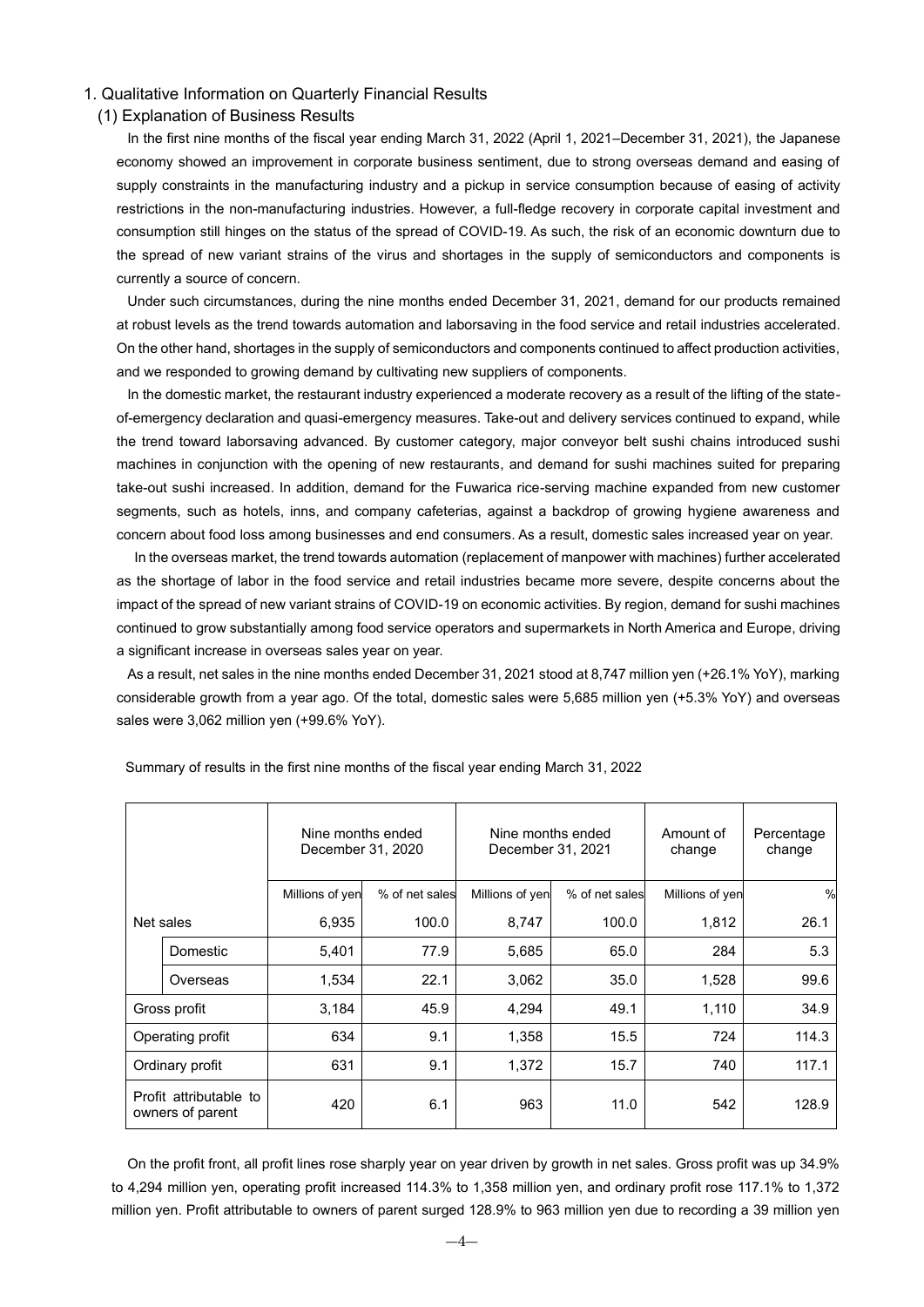gain on sale of investment securities (extraordinary income) in the first quarter, in addition to the overall sales growth.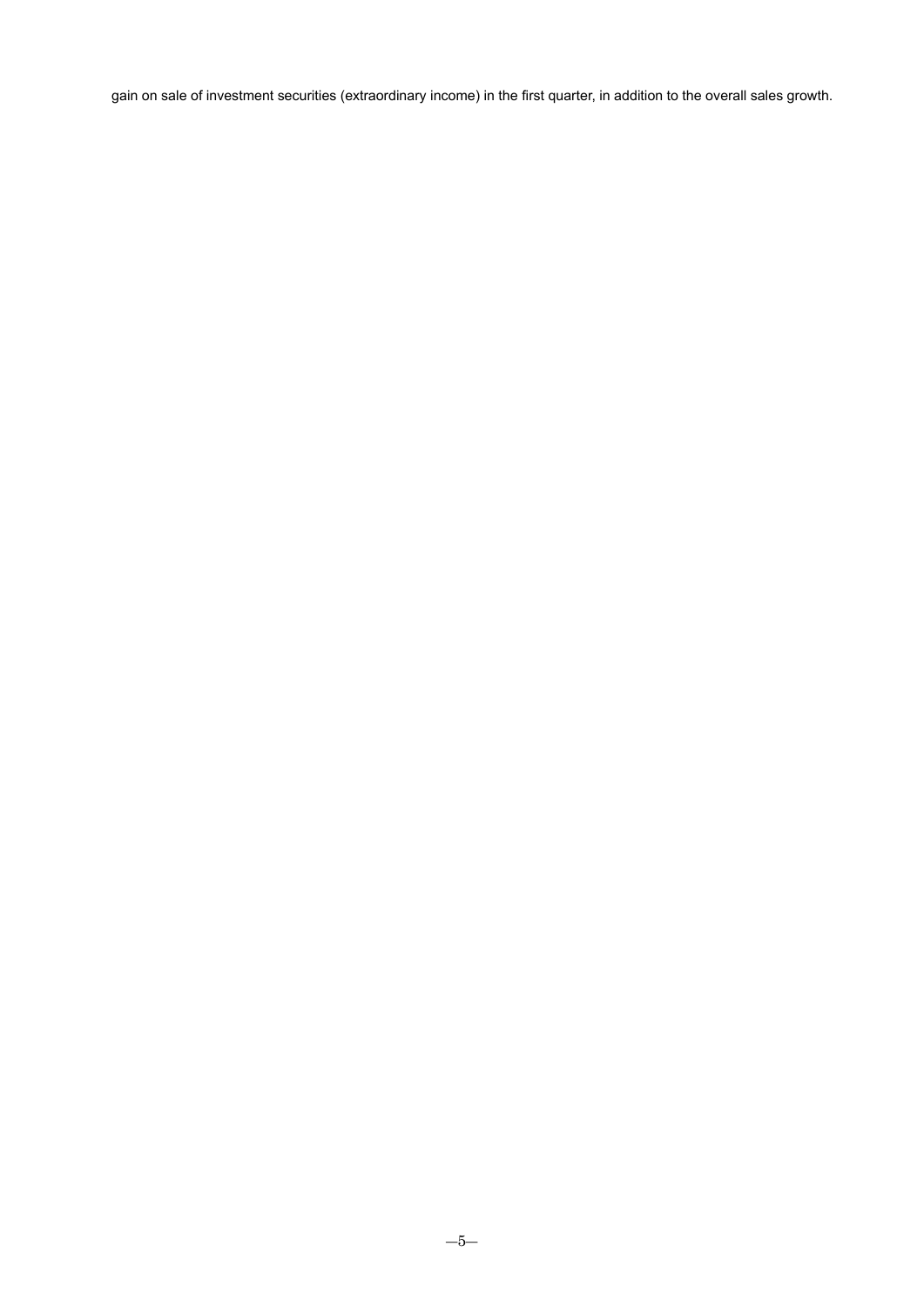# <span id="page-5-0"></span>(2) Explanation of Financial Condition

(Assets)

Total assets as of December 31, 2021 were up 1,396 million yen from March 31, 2021 to 16,090 million yen. This change was primarily due to increases of 698 million yen in cash and deposits, 312 million yen in inventories, and 289 million yen in notes and accounts receivable-trade.

### (Liabilities)

Liabilities as of December 31, 2021 were up 478 million yen from March 31, 2021 to 2,975 million yen. This change was chiefly due to increases of 205 million yen in long-term borrowings, 114 million yen in accounts payable-trade, and 86 million yen in income taxes payable.

### (Net assets)

Net assets as of December 31, 2021 were up 917 million yen from March 31, 2021 to 13,115 million yen. This change was mainly due to the recording of 963 million yen in profit attributable to owners of parent and a 59 million yen increase in foreign currency translation adjustment, despite a 128 million yen decrease in retained earnings due to the payment of dividends.

<span id="page-5-1"></span>(3) Explanation of Consolidated Financial Earnings Forecast and Other Forward-Looking Information The Company's financial results forecast has been revised from the forecast announced on May 14, 2021. For further details, please refer to "Notice of Revisions to Earnings and Year-end Dividend Forecasts" released today (February 10, 2022).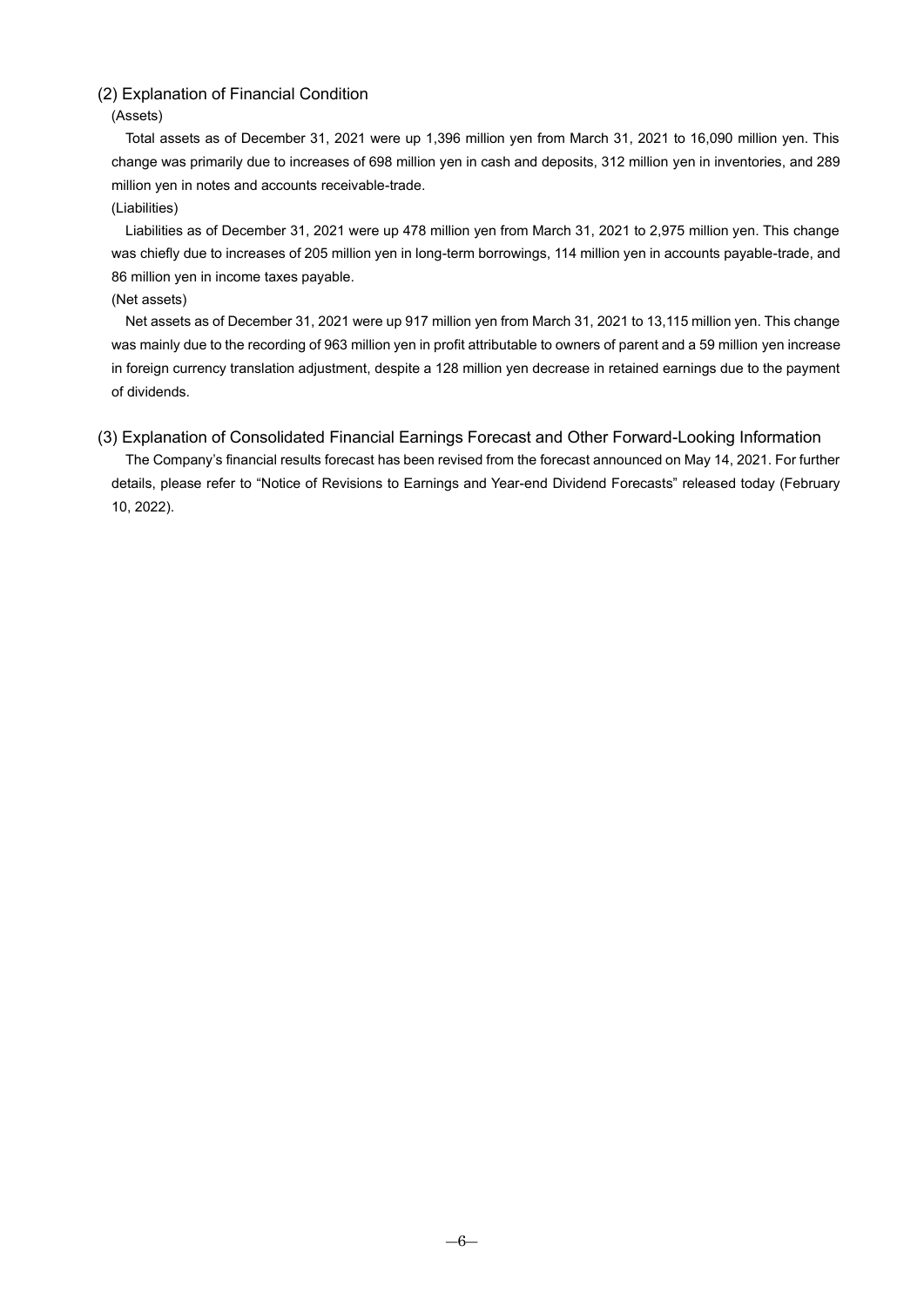# <span id="page-6-0"></span>2. Quarterly Consolidated Financial Statements and Primary Notes

<span id="page-6-1"></span>(1) Consolidated Balance Sheet

|                                           |                        | (Thousands of yen)        |
|-------------------------------------------|------------------------|---------------------------|
|                                           | Fiscal year ended      | Nine months ended         |
|                                           | March 31, 2021         | December 31, 2021         |
| Assets                                    | (as of March 31, 2021) | (as of December 31, 2021) |
|                                           |                        |                           |
| <b>Current assets</b>                     |                        |                           |
| Cash and deposits                         | 7,342,853              | 8,041,216                 |
| Notes and accounts receivable - trade     | 1,321,992              | 1,611,948                 |
| Electronically recorded monetary claims - | 16,709                 | 79,346                    |
| operating                                 |                        |                           |
| Inventories                               | 1,801,579              | 2,114,122                 |
| Other                                     | 85,595                 | 127,690                   |
| Total current assets                      | 10,568,730             | 11,974,324                |
| Non-current assets                        |                        |                           |
| Property, plant and equipment             |                        |                           |
| Buildings and structures, net             | 1,492,988              | 1,441,905                 |
| Land                                      | 1,125,607              | 1,125,607                 |
| Other, net                                | 287,602                | 231,946                   |
| Total property, plant and equipment       | 2,906,199              | 2,799,460                 |
| Intangible assets                         |                        |                           |
| Other                                     | 205,053                | 289,078                   |
| Total intangible assets                   | 205,053                | 289,078                   |
| Investments and other assets              |                        |                           |
| Investment securities                     | 411,383                | 396,483                   |
| Deferred tax assets                       | 439,481                | 460,963                   |
| Other                                     | 172,558                | 179,123                   |
| Allowance for doubtful accounts           | (8,680)                | (8,680)                   |
| Total investments and other assets        | 1,014,743              | 1,027,890                 |
| Total non-current assets                  | 4,125,996              | 4,116,428                 |
| <b>Total assets</b>                       | 14,694,726             | 16,090,753                |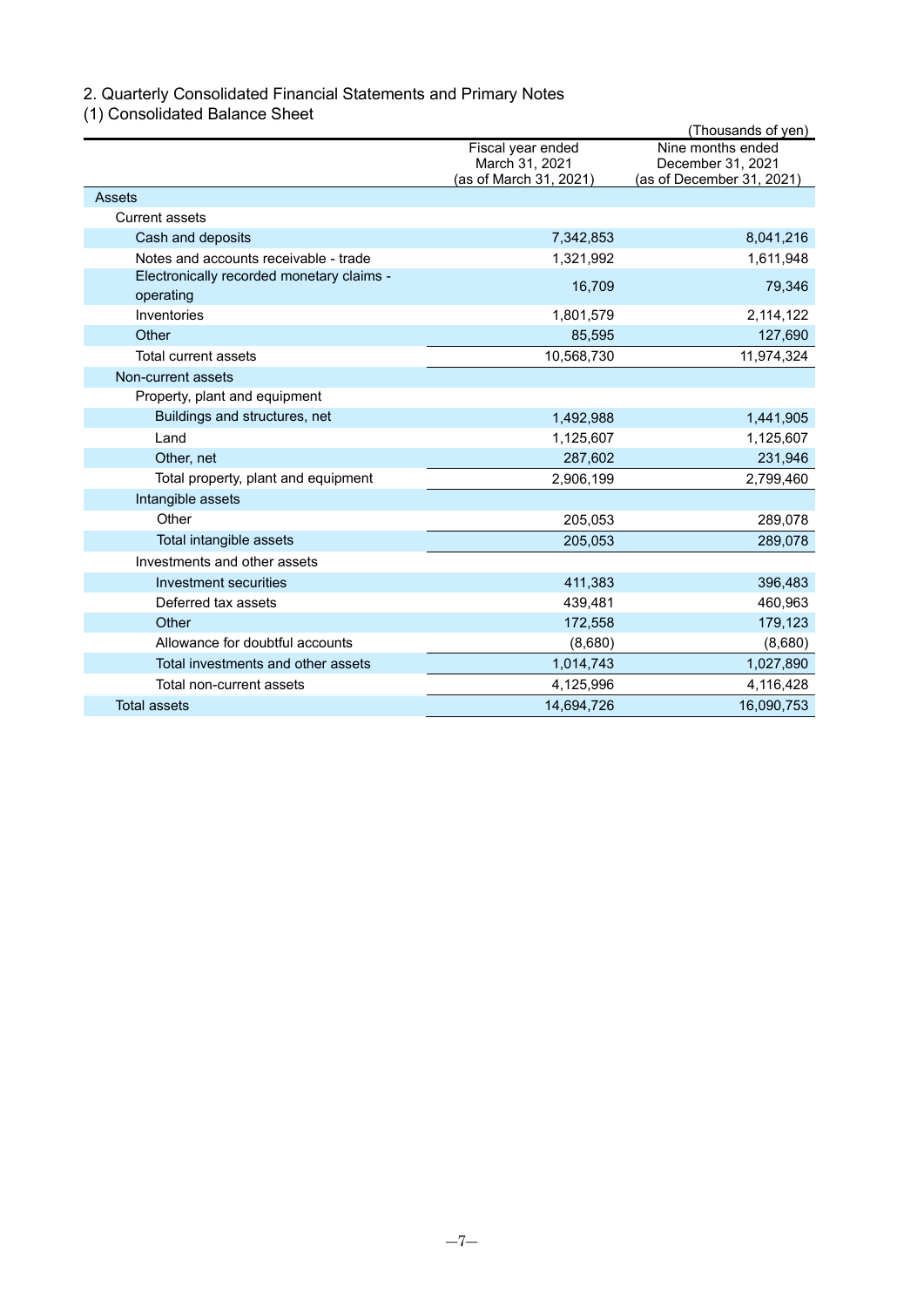|                                                                         |                        | (Thousands of yen)        |
|-------------------------------------------------------------------------|------------------------|---------------------------|
|                                                                         | Fiscal year ended      | Nine months ended         |
|                                                                         | March 31, 2021         | December 31, 2021         |
|                                                                         | (as of March 31, 2021) | (as of December 31, 2021) |
| Liabilities                                                             |                        |                           |
| <b>Current liabilities</b>                                              |                        |                           |
| Accounts payable - trade                                                | 468,338                | 582,525                   |
| Income taxes payable                                                    | 231,658                | 317,889                   |
| Provision for bonuses                                                   | 175,749                | 97,233                    |
| Other                                                                   | 506,365                | 595,617                   |
| <b>Total current liabilities</b>                                        | 1,382,112              | 1,593,265                 |
| Non-current liabilities                                                 |                        |                           |
| Long-term borrowings                                                    |                        | 205,603                   |
| Deferred tax liabilities                                                | 965                    | 1,404                     |
| Provision for retirement benefits for directors<br>(and other officers) | 8,765                  | 9,770                     |
| Retirement benefit liability                                            | 1,035,616              | 1,083,726                 |
| Other                                                                   | 69,206                 | 81,536                    |
| Total non-current liabilities                                           | 1,114,552              | 1,382,040                 |
| <b>Total liabilities</b>                                                | 2,496,665              | 2,975,305                 |
| Net assets                                                              |                        |                           |
| Shareholders' equity                                                    |                        |                           |
| Share capital                                                           | 1,154,418              | 1,154,418                 |
| Capital surplus                                                         | 982,960                | 986,618                   |
| Retained earnings                                                       | 10,160,882             | 10,995,305                |
| <b>Treasury shares</b>                                                  | (52, 202)              | (37, 774)                 |
| Total shareholders' equity                                              | 12,246,058             | 13,098,567                |
| Accumulated other comprehensive income                                  |                        |                           |
| Valuation difference on available-for-sale<br>securities                | 99,568                 | 88,693                    |
| Foreign currency translation adjustment                                 | (38, 752)              | 20,352                    |
| Remeasurements of defined benefit plans                                 | (122, 820)             | (108, 419)                |
| Total accumulated other comprehensive<br>income                         | (62,004)               | 626                       |
| Non-controlling interests                                               | 14,006                 | 16,253                    |
| <b>Total net assets</b>                                                 | 12,198,060             | 13,115,447                |
| Total liabilities and net assets                                        | 14,694,726             | 16,090,753                |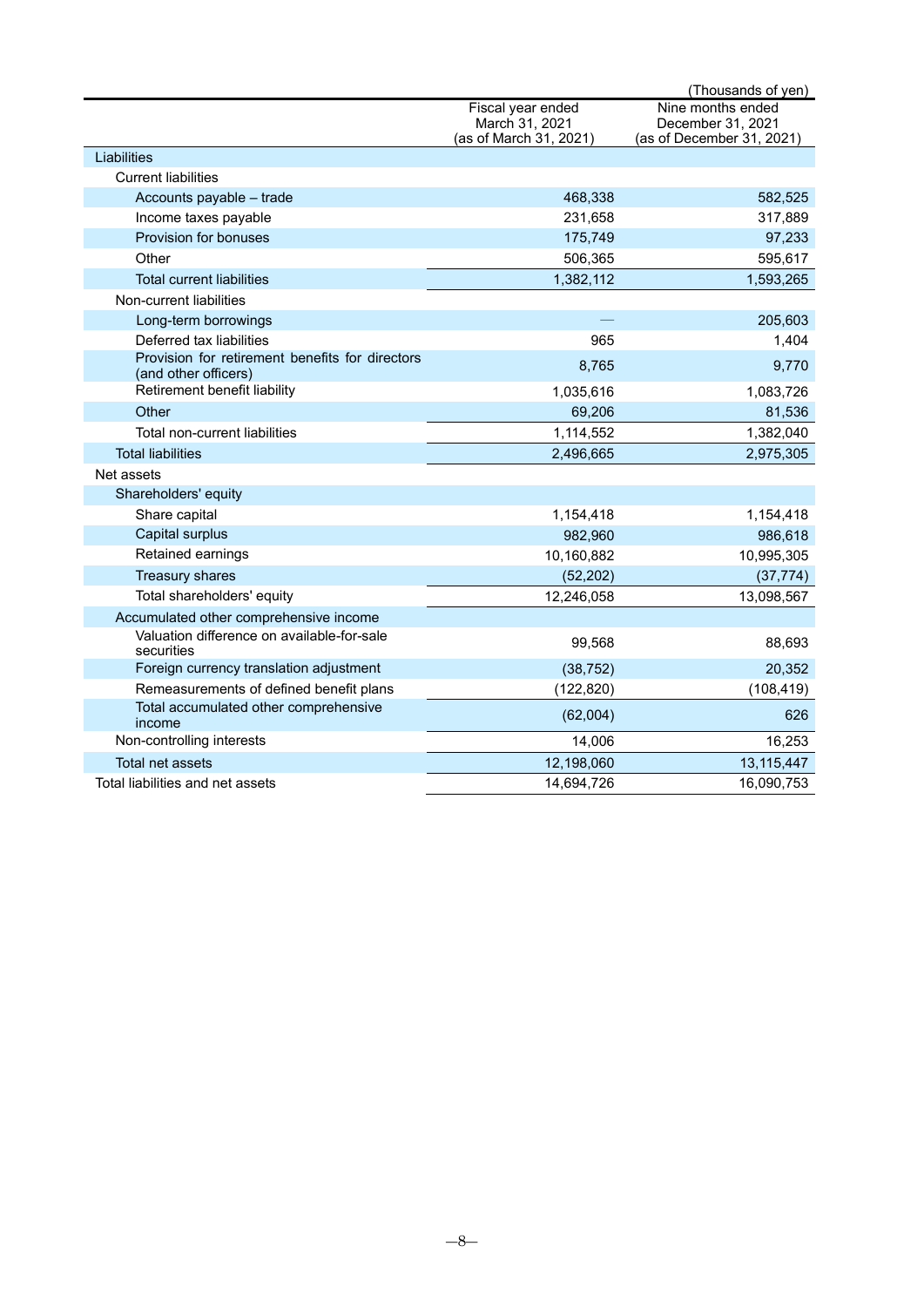<span id="page-8-0"></span>(2) Consolidated Statement of Income and Consolidated Statement of Comprehensive Income

Consolidated Statement of Income

|                                                                |                                                                                        | (Thousands of yen)                                                                     |
|----------------------------------------------------------------|----------------------------------------------------------------------------------------|----------------------------------------------------------------------------------------|
|                                                                | Nine months ended<br>December 31, 2020<br>(from April 1, 2020<br>to December 31, 2020) | Nine months ended<br>December 31, 2021<br>(from April 1, 2021<br>to December 31, 2021) |
| Net sales                                                      | 6,935,247                                                                              | 8,747,611                                                                              |
| Cost of sales                                                  | 3,750,847                                                                              | 4,452,863                                                                              |
| Gross profit                                                   | 3,184,399                                                                              | 4,294,747                                                                              |
| Selling, general and administrative expenses                   | 2,550,322                                                                              | 2,935,773                                                                              |
| Operating profit                                               | 634,077                                                                                | 1,358,973                                                                              |
| Non-operating income                                           |                                                                                        |                                                                                        |
| Interest income                                                | 1,173                                                                                  | 164                                                                                    |
| Dividend income                                                | 1,655                                                                                  | 1,967                                                                                  |
| Insurance claim income                                         | 1,674                                                                                  | 1,323                                                                                  |
| Foreign exchange gains                                         |                                                                                        | 10,093                                                                                 |
| Subsidy income                                                 | 6,184                                                                                  | 1,995                                                                                  |
| Other                                                          | 1,502                                                                                  | 2,672                                                                                  |
| Total non-operating income                                     | 12,190                                                                                 | 18,215                                                                                 |
| Non-operating expenses                                         |                                                                                        |                                                                                        |
| Interest expenses                                              |                                                                                        | 312                                                                                    |
| Loss on sale of notes receivable - trade                       | 130                                                                                    | 159                                                                                    |
| Sales discounts                                                | 2,019                                                                                  |                                                                                        |
| Foreign exchange losses                                        | 4,185                                                                                  |                                                                                        |
| Loss on cancellation of insurance policies                     |                                                                                        | 1,371                                                                                  |
| Restricted stock-related expenses                              | 3,069                                                                                  | 3,016                                                                                  |
| Share of loss of entities accounted for using<br>equity method | 4,548                                                                                  | 148                                                                                    |
| Other                                                          | 408                                                                                    |                                                                                        |
| Total non-operating expenses                                   | 14,361                                                                                 | 5,009                                                                                  |
| Ordinary profit                                                | 631,906                                                                                | 1,372,180                                                                              |
| Extraordinary income                                           |                                                                                        |                                                                                        |
| Gain on sale of investment securities                          |                                                                                        | 39,000                                                                                 |
| Total extraordinary income                                     |                                                                                        | 39,000                                                                                 |
| <b>Extraordinary losses</b>                                    |                                                                                        |                                                                                        |
| Loss on retirement of non-current assets                       | 0                                                                                      | 154                                                                                    |
| Total extraordinary losses                                     | 0                                                                                      | 154                                                                                    |
| Profit before income taxes                                     | 631,906                                                                                | 1,411,026                                                                              |
| Income taxes                                                   | 212,155                                                                                | 446,235                                                                                |
| Profit                                                         | 419,751                                                                                | 964,791                                                                                |
| Profit (loss) attributable to non-controlling interests        | (1,037)                                                                                | 1,479                                                                                  |
| Profit attributable to owners of parent                        | 420,788                                                                                | 963,311                                                                                |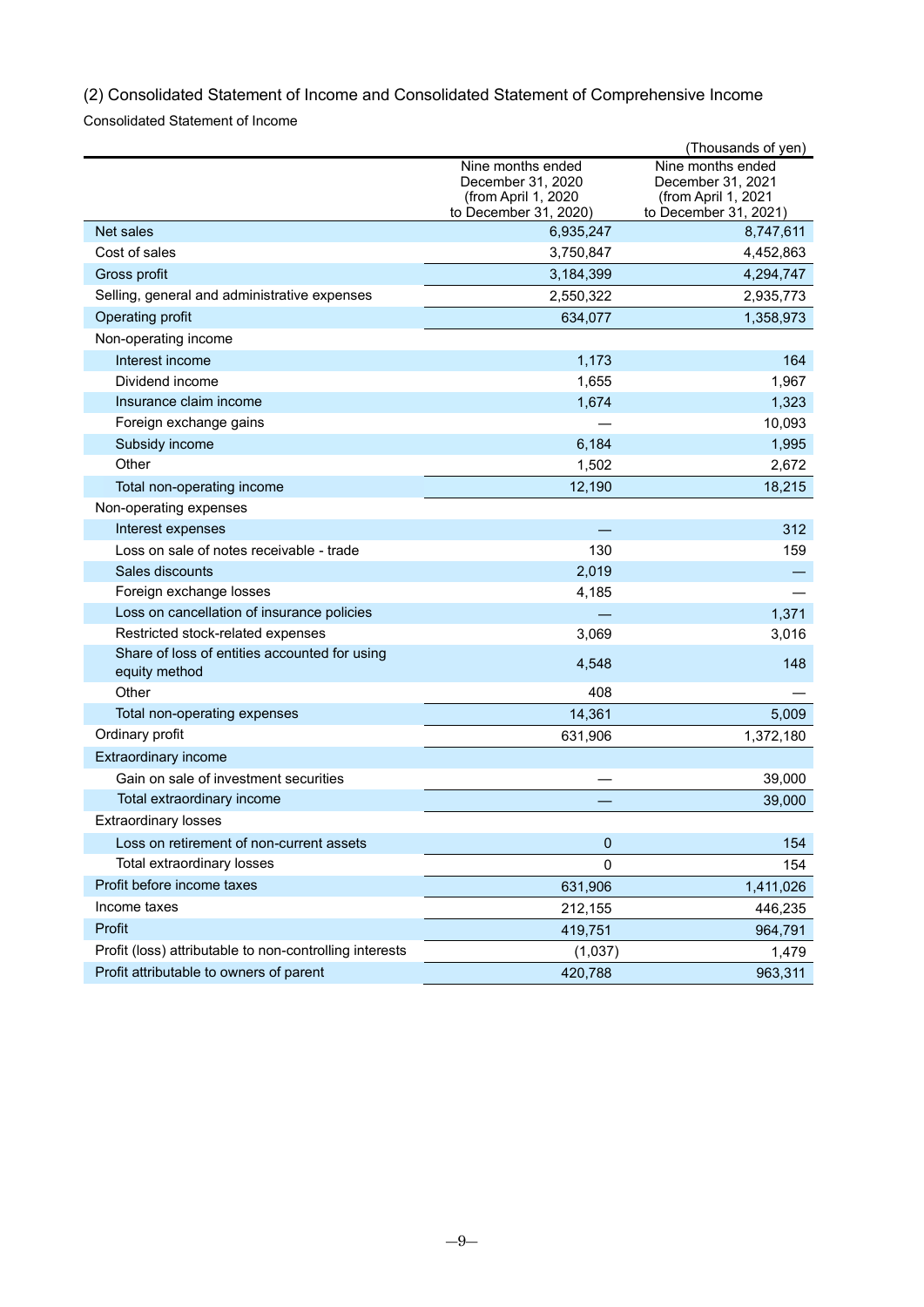# Consolidated Statement of Comprehensive Income

|                                                                                      |                                                                                        | (Thousands of yen)                                                                     |
|--------------------------------------------------------------------------------------|----------------------------------------------------------------------------------------|----------------------------------------------------------------------------------------|
|                                                                                      | Nine months ended<br>December 31, 2020<br>(from April 1, 2020<br>to December 31, 2020) | Nine months ended<br>December 31, 2021<br>(from April 1, 2021<br>to December 31, 2021) |
| Profit                                                                               | 419,751                                                                                | 964,791                                                                                |
| Other comprehensive income                                                           |                                                                                        |                                                                                        |
| Valuation difference on available-for-sale<br>securities                             | 18,806                                                                                 | (10, 875)                                                                              |
| Foreign currency translation adjustment                                              | (18, 586)                                                                              | 47,062                                                                                 |
| Remeasurements of defined benefit plans, net of<br>tax                               | 15,480                                                                                 | 14,401                                                                                 |
| Share of other comprehensive income of entities<br>accounted for using equity method | (5,934)                                                                                | 12,808                                                                                 |
| Total other comprehensive income                                                     | 9,765                                                                                  | 63,397                                                                                 |
| Comprehensive income                                                                 | 429,516                                                                                | 1,028,188                                                                              |
| (Breakdown)                                                                          |                                                                                        |                                                                                        |
| Comprehensive income attributable to owners of<br>parent                             | 431,190                                                                                | 1,025,941                                                                              |
| Comprehensive income attributable to non-<br>controlling interests                   | (1,673)                                                                                | 2,247                                                                                  |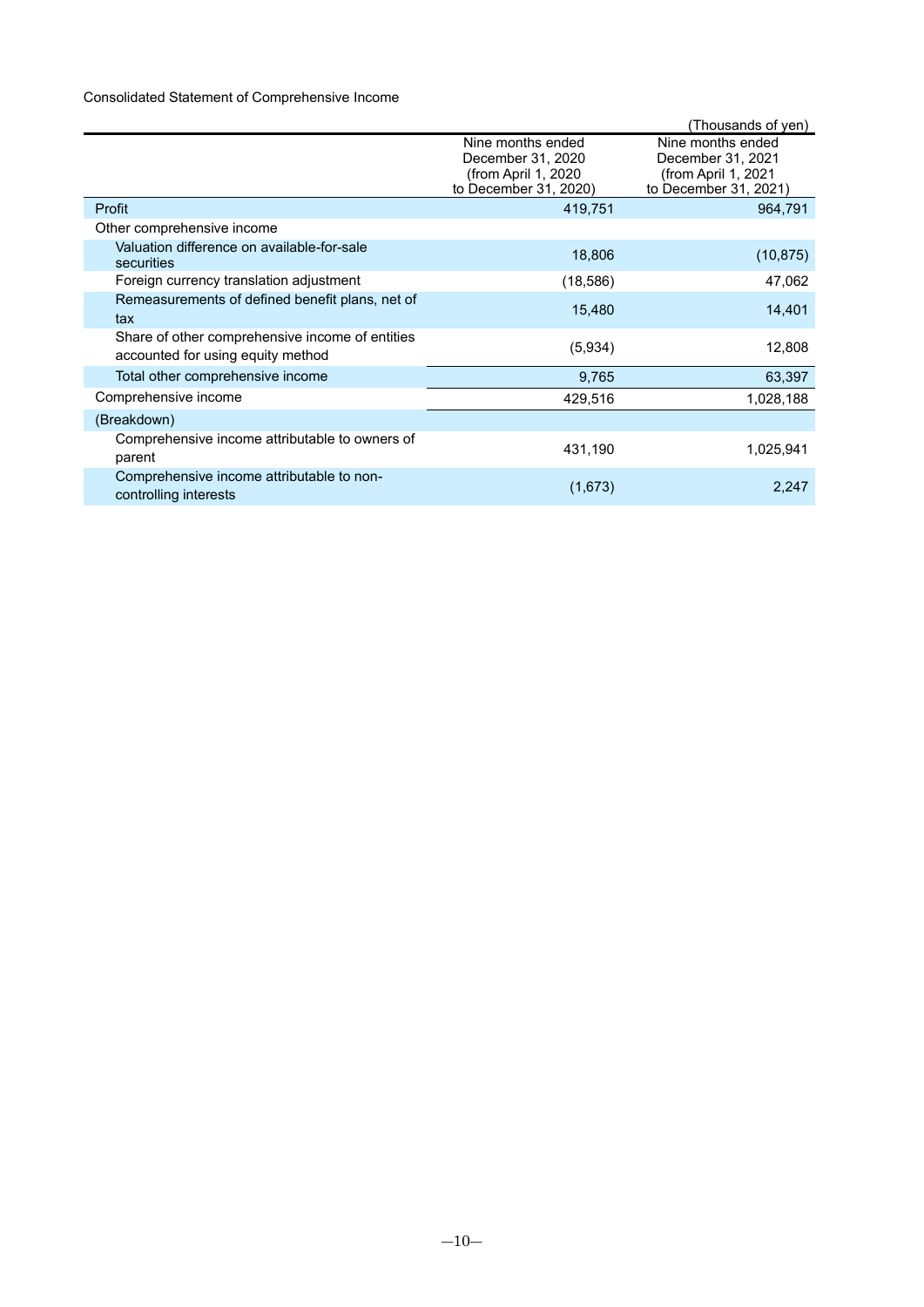### <span id="page-10-1"></span><span id="page-10-0"></span>(3) Notes to Quarterly Consolidated Financial Statements

(Notes on going concern assumption)

There is no relevant information.

<span id="page-10-2"></span>(Notes in the event of significant changes in shareholders' equity)

There is no relevant information.

<span id="page-10-3"></span>(Application of special accounting treatment in preparing the quarterly financial statements)

(Calculation of tax expenses)

In regard to tax expenses, we have adopted the calculation method of rationally estimating the effective tax rate on profit before income taxes for the consolidated fiscal year, after application of tax effect accounting; then multiplying the profit before income taxes for the period under review by the said tax rate. However, in the event the estimated effective tax rate cannot be applied, statutory effective tax rate is used.

### <span id="page-10-4"></span>(Changes in accounting policies)

(Application of Accounting Standard for Revenue Recognition, etc.)

We have applied the Accounting Standard for Revenue Recognition (ASBJ Statement No. 29; March 31, 2020), etc. since the beginning of the first quarter of the current consolidated fiscal year. Based on this standard, revenue is recognized at the time the control of promised goods or services is transferred to the customer, and at the amount expected to be received in exchange for such goods or services.

The application of the Accounting Standard for Revenue Recognition, etc. does not affect our earnings results or segment information.

The application of the said standard, etc. is in line with the transitional treatment stipulated in the proviso of Paragraph 84 of the Accounting Standard for Revenue Recognition. It has no impact on the balance of retained earnings at the beginning of the consolidated fiscal year.

Further, in accordance with the transitional treatment stipulated in paragraph 28–15 of the Accounting Standard for Quarterly Financial Reporting (ASBJ Statement No. 12; March 31, 2020), information on the breakdown of revenue generated from contracts with customers in the first nine months of the previous consolidated fiscal year is not presented.

### (Application of Accounting Standard for Fair Value Measurement, etc.)

We have applied the Accounting Standard for Fair Value Measurement (ASBJ Statement No. 30; July 4, 2019), etc. since the beginning of the first quarter of the current consolidated fiscal year. Further, in accordance with the transitional treatment outlined in Paragraph 19 of the said standard and Paragraph 44-2 of the Accounting Standard for Financial Instruments (ASBJ Statement No. 10; July 4, 2019), we have decided to continue to apply the new accounting policies set forth by the Accounting Standard for Fair Value Measurement, etc. in the future. The change has no impact on our quarterly consolidated financial statements.